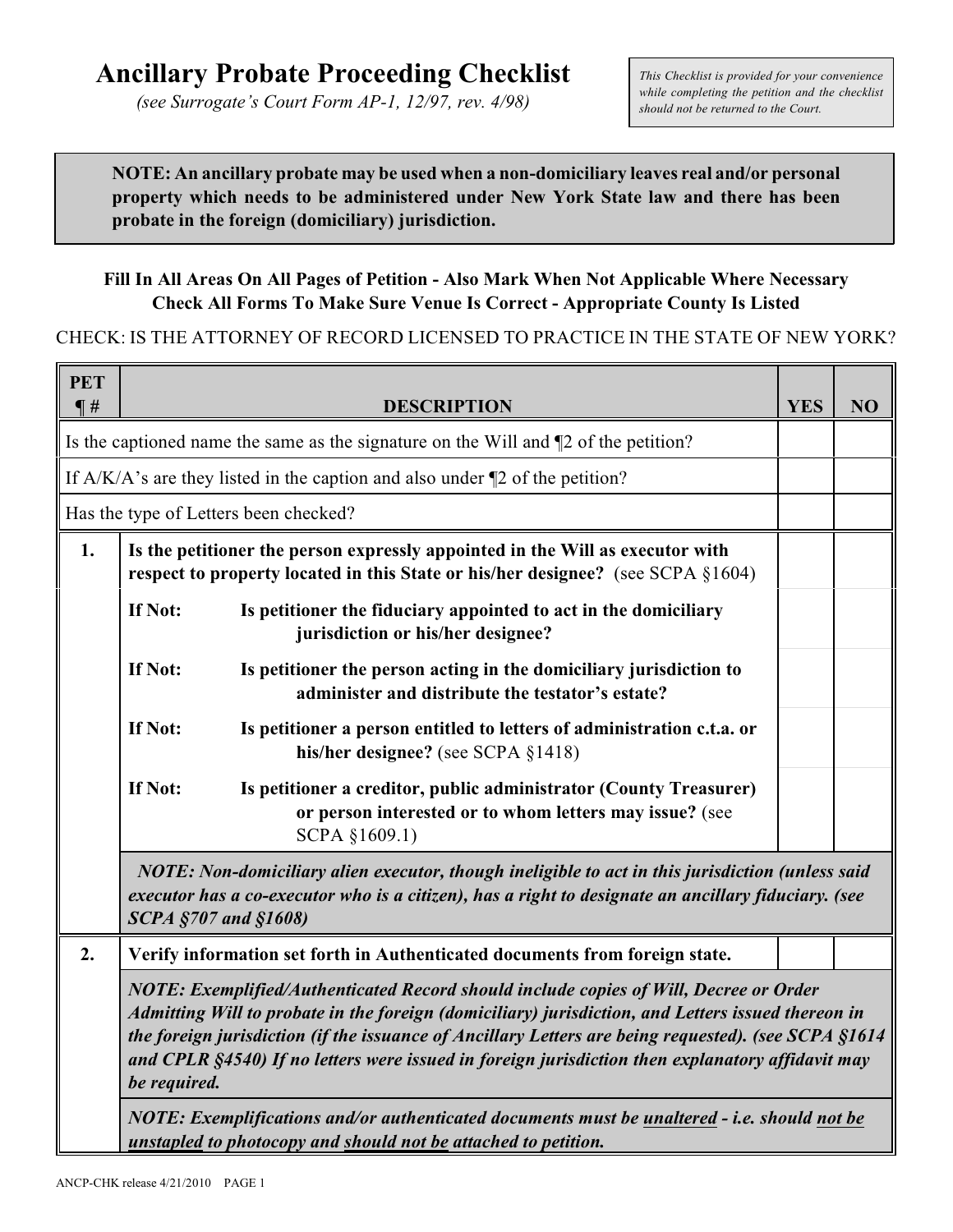| <b>PET</b><br>$\P$ #    | <b>DESCRIPTION</b>                                                                                                                                                                                                                                                                                                      | <b>YES</b> | NO |
|-------------------------|-------------------------------------------------------------------------------------------------------------------------------------------------------------------------------------------------------------------------------------------------------------------------------------------------------------------------|------------|----|
| $\overline{2}$<br>cont. | NOTE: Documents filed in a foreign language shall be accompanied by an English translation<br>and an affidavit by the translator stating his/her qualifications and that the translation is<br>accurate. [see CPLR §2101(b)].                                                                                           |            |    |
| 3.                      | Verify again that all information set forth is as indicated in the Exemplified<br>and/or Authenticated documents from foreign state.                                                                                                                                                                                    |            |    |
|                         | NOTE: If petition indicates that time has not yet passed for Will to be subject to contest under the<br>laws of the foreign state, do not admit to ancillary probate, hold in abeyance until such time as<br>verification from foreign Court is filed indicating that time has passed and it is not being<br>contested. |            |    |
|                         | <b>NOTE: Bond of Ancillary Fiduciary may be required. [see SCPA §801(c)(ii)]</b>                                                                                                                                                                                                                                        |            |    |
| 4a.                     | Is all the New York State property listed with complete address, description and<br>value?                                                                                                                                                                                                                              |            |    |
|                         | Verify jurisdiction at this time with property situate in your County, real<br>or personal. (see SCPA §206)                                                                                                                                                                                                             |            |    |
|                         | All items must be completed. If non-applicable, please indicate.                                                                                                                                                                                                                                                        |            |    |
|                         | NOTE: Filing fee on Ancillary Probate is based on the value of New York Property only. (see<br><b>SCPA §2402)</b>                                                                                                                                                                                                       |            |    |
| 4b.                     | If cause of action is listed complete details must be included; if none, so state.                                                                                                                                                                                                                                      |            |    |
| 5.                      | Issue citation for service on Interested parties listed here as set forth in form<br>(unless waivers and consents to ancillary probate have been submitted).                                                                                                                                                            |            |    |
|                         | Always cite the New York State Department of Taxation and Finance<br>(see SCPA §1609.3) UNLESS a Notice of Appearance and Consent by Tax<br><b>Commissioner has been filed with Stipulation Reserving Domicile.</b>                                                                                                     |            |    |
|                         | If Letters Are Requested Cite: 1) Domiciliary (New York State) Creditors or<br>those claiming to be creditors; 2) Those entitled to letters or entitled to designate<br>an appointee. (see instructions on item 1 of this checklist for those entitled to<br>letters - SCPA $§1604)$                                    |            |    |
| 6.                      | Only beneficiaries who reside in New York State (domiciliary beneficiaries) and<br>who are named in the Will/Codicil being offered for Ancillary Probate need be<br>listed here.                                                                                                                                        |            |    |
|                         | If Letters are Requested: Notice of Ancillary Probate with proof of<br>mailing to all listed if they have not been served with process, waiver, or<br>otherwise appeared in the proceeding. Both (a) and (b) must be completed. If<br>none applicable, so indicate.                                                     |            |    |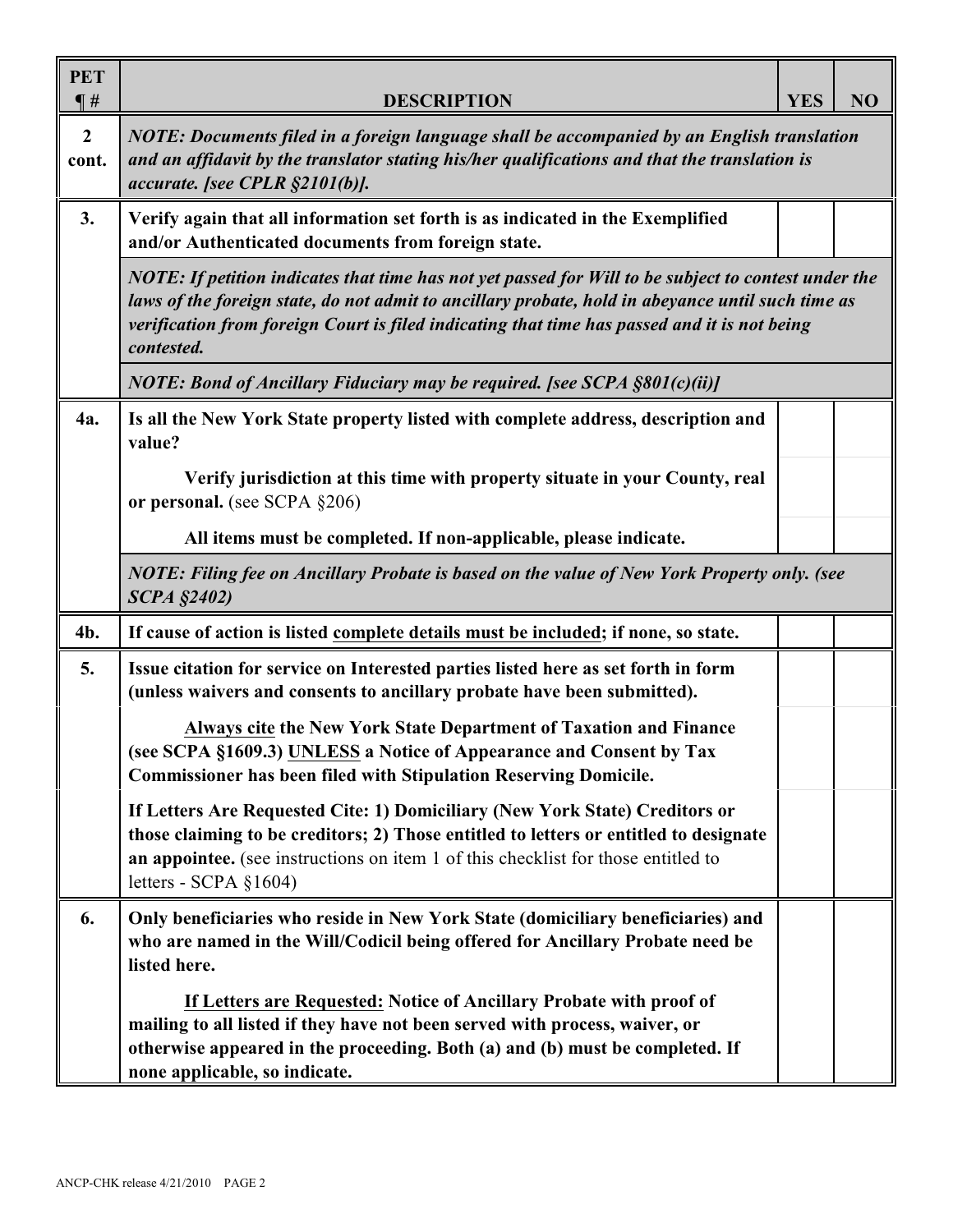| <b>PET</b> |                                                                                                                                              |            |                |
|------------|----------------------------------------------------------------------------------------------------------------------------------------------|------------|----------------|
| $\P H$     | <b>DESCRIPTION</b>                                                                                                                           | <b>YES</b> | N <sub>O</sub> |
| 7.         | This must be completed. Either "except" crossed out or "none" indicated.                                                                     |            |                |
|            | Under WHEREFORE Clause: has all relief requested been checked and<br>completed?                                                              |            |                |
|            | Is petition dated, signed, verified, properly notarized (including proper jurat<br>and expiration date of notary's commission)?              |            |                |
|            | Is Combined Verification, Oath and Designation signed?                                                                                       |            |                |
|            | Does it set forth proposed fiduciary's physical address?                                                                                     |            |                |
|            | Is proposed fiduciary a bank? (If yes, submit a combined Corporate<br><b>Verification, Consent and Designation)</b>                          |            |                |
|            | NOTE: Certification must be provided from a financial institution that they are qualified to act as<br>a fiduciary in the State of New York. |            |                |
|            | Is attorney's name, address and phone number listed?                                                                                         |            |                |
|            | Is Part 130 Certification completed by attorney or self-represented party?                                                                   |            |                |
|            | If NOT, has a separate certification as to Part 130 signing requirements<br>been included?                                                   |            |                |
|            | If forms are computer generated, has a certification pursuant to Court Rules §207.4 been attached?                                           |            |                |

|            | <b>PARTIAL FEE SCHEDULE</b>                                                                                                                                   |                       | <b>SCPA/EPTL§</b><br>or Rule $#$ |
|------------|---------------------------------------------------------------------------------------------------------------------------------------------------------------|-----------------------|----------------------------------|
| Filing Fee | Have the proper fees been included with petition?                                                                                                             |                       | 2402                             |
|            | Fees per schedule; \$6.00 for each Certificate of Appointment.                                                                                                |                       |                                  |
|            | Filing fee is based upon the values of the New York State Property<br>only owned individually by the decedent or payable to the Estate - see<br>SCPA §2402(8) |                       |                                  |
|            | 0 but under $10,000$                                                                                                                                          | $\mathbb{S}$<br>45.00 |                                  |
|            | 10,000 but under 20,000                                                                                                                                       | 75.00                 |                                  |
|            | 20,000 but under 50,000                                                                                                                                       | 215.00                |                                  |
|            | 50,000 but under 100,000                                                                                                                                      | 280.00                |                                  |
|            | 100,000 but under 250,000                                                                                                                                     | 420.00                |                                  |
|            | 250,000 but under 500,000                                                                                                                                     | 625.00                |                                  |
|            | 500,000 and over                                                                                                                                              | 1,250.00              |                                  |